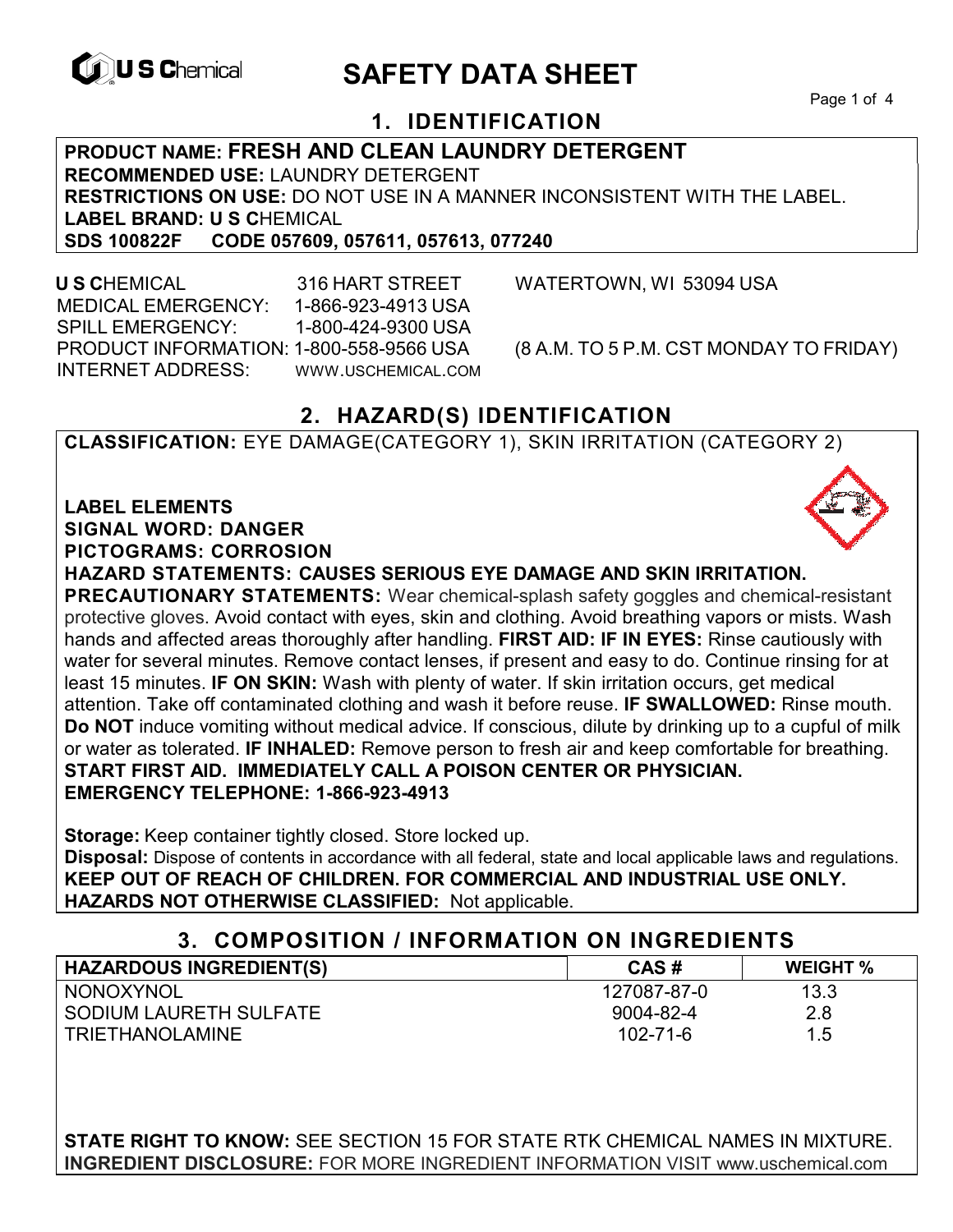#### **4. FIRST-AID MEASURES** Page 2 of 4

**IF IN EYES:** RINSE CAUTIOUSLY WITH WATER FOR SEVERAL MINUTES. REMOVE CONTACT LENSES, IF PRESENT AND EASY TO DO. CONTINUE RINSING FOR AT LEAST 15 MINUTES. **IF ON SKIN:** WASH WITH PLENTY OF WATER. IF SKIN IRRITATION OCCURS, GET MEDICAL ATTENTION. TAKE OFF CONTAMINATED CLOTHING AND WASH IT BEFORE REUSE. **IF SWALLOWED:** RINSE MOUTH. **Do NOT** INDUCE VOMITING WITHOUT MEDICAL ADVICE. IF CONSCIOUS, DILUTE BY DRINKING UP TO A CUPFUL OF MILK OR WATER AS TOLERATED. **IF INHALED:** REMOVE PERSON TO FRESH AIR AND KEEP COMFORTABLE FOR BREATHING. **START FIRST AID. IMMEDIATELY CALL A POISON CENTER OR PHYSICIAN. EMERGENCY TELEPHONE: 1-866-923-4913**

**MOST IMPORTANT SYMPTOMS / EFFECTS:** CAUSES SERIOUS EYE DAMAGE AND SKIN IRRITATION. MAY CAUSE BLINDNESS WITHOUT IMMEDIATE FIRST AID. **MEDICAL CONDITIONS AGGRAVATED:** NONE KNOWN. **NOTE TO PHYSICIAN:** CALL 1-866-923-4913 FOR EXPOSURE MANAGEMENT ASSISTANCE.

# **5. FIRE-FIGHTING MEASURES**

**CHEMICAL HAZARDS:** EYE CORROSIVE AND SKIN IRRITANT. NON-FLAMMABLE. **COMBUSTION PRODUCT HAZARDS:** OXIDES OF CARBON AND OTHER FUMES. **METHODS:** SELECT EXTINGUISHER AND METHODS BASED ON FIRE SIZE AND TYPE. **EQUIPMENT:** WEAR SCBA AND FULL PROTECTIVE GEAR AS CONDITIONS WARRANT. **NFPA RATING:** HEALTH-3/FLAMMABILITY-0/ INSTABILITY-0/SPECIAL HAZARD-N.AP. **SUITABLE EXTINGUISHERS:** WATER, DRY CHEMICAL, CO2 OR FOAM SUITABLE FOR FIRE. **UNSUITABLE EXTINGUISHERS:** NO RESTRICTIONS BASED ON CHEMICAL HAZARDS.

# **6. ACCIDENTAL RELEASE MEASURES**

**PERSONAL PRECAUTIONS:** EVACUATE UNPROTECTED PERSONNEL FROM AREA. WEAR PERSONAL PROTECTION. SEE SECTION 8. RUBBER BOOTS RECOMMENDED. VENTILATE AREA IF NEEDED. BE CAREFUL NOT TO SLIP. WASH THOROUGHLY AFTER CLEAN-UP. **ENVIRONMENTAL PRECAUTIONS:** PREVENT SPILL FROM ENTERING DRAIN, STORM SEWER OR SURFACE WATERWAY. PREVENT WATER AND SOIL CONTAMINATION. **CLEAN-UP METHODS:** SMALL SPILLS MAY BE WIPED UP AND RINSED WITH WATER. FOR LARGER SPILLS, DIKE TO CONTAIN. PUMP TO LABELED CONTAINER OR ABSORB SPILLAGE AND SCOOP UP WITH INERT ABSORBENT MATERIAL. AFTER SPILL COLLECTION, RINSE AREA WITH WATER AND FOLLOW WITH NORMAL CLEAN-UP PROCEDURES.

# **7. HANDLING AND STORAGE**

**HANDLING:** FOLLOW ALL LABEL DIRECTIONS. INSTRUCT PERSONNEL ABOUT PROPER USE, HAZARDS, PRECAUTIONS, AND FIRST AID MEASURES. AVOID INHALATION, INGESTION, AND CONTACT WITH SKIN, EYES AND CLOTHING. DO NOT TASTE OR SWALLOW. REMOVE AND WASH CONTAMINATED CLOTHING AND FOOTWEAR BEFORE REUSE. PRODUCT RESIDUE MAY REMAIN IN EMPTY CONTAINERS. HANDLE CAREFULLY TO AVOID DAMAGING CONTAINER.

**STORAGE:** KEEP CONTAINER TIGHTLY CLOSED. STORE LOCKED UP. STORE AT AMBIENT TEMPERATURES IN A DRY AREA OUT OF DIRECT SUNLIGHT. PROTECT FROM FREEZING. ROTATE STOCK REGULARLY. KEEP AWAY FROM FOOD AND DRINK. KEEP OUT OF REACH OF CHILDREN.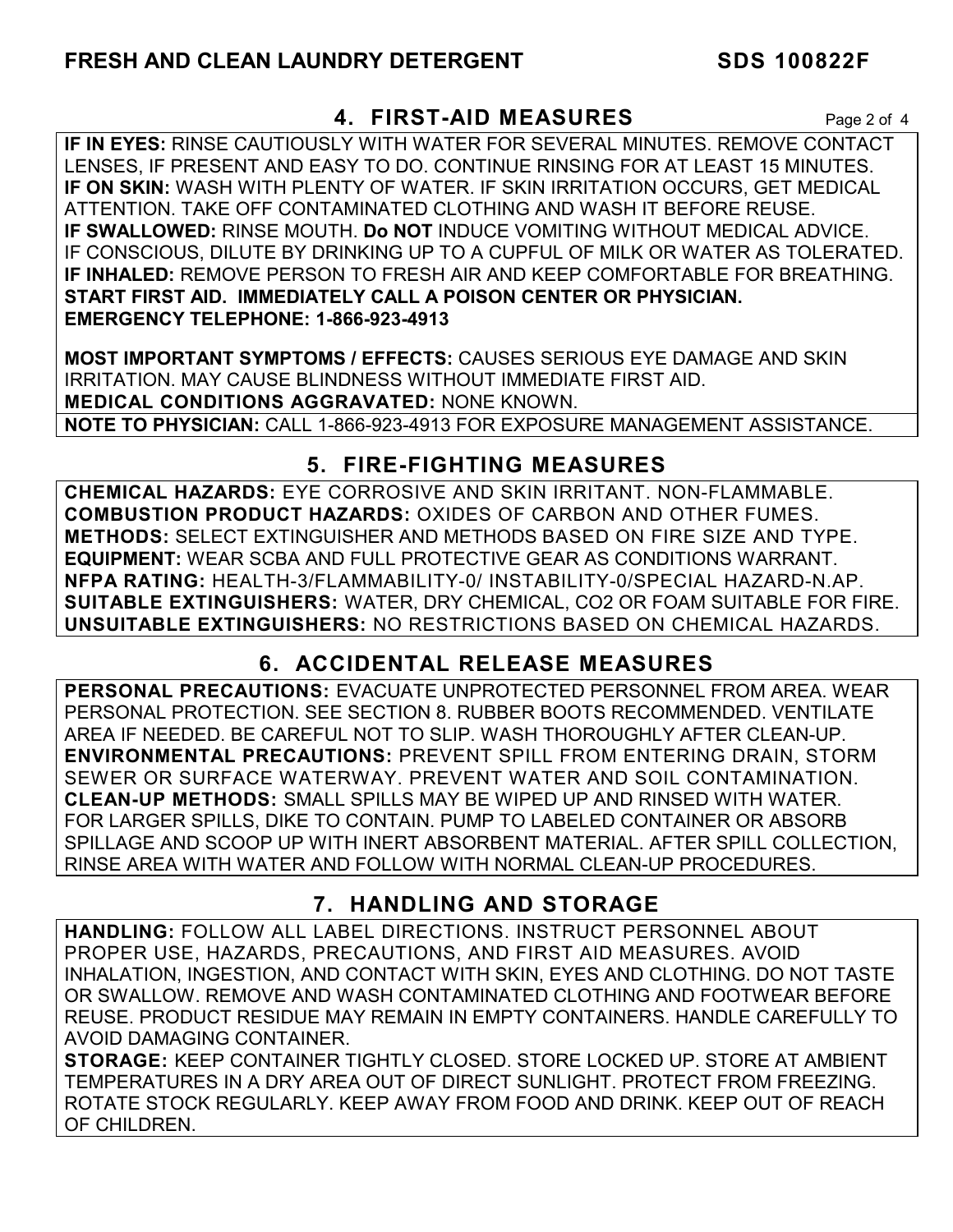# **FRESH AND CLEAN LAUNDRY DETERGENT SDS 100822F**

**8. EXPOSURE CONTROLS / PERSONAL PROTECTION** Page 3 of 4

**EXPOSURE LIMITS:** NONOXYNOL = NONE SODIUM LAURETH SULFATE = NONE TRIETHANOLAMINE = 5 MG/M3 TWA (ACGIH) **ENGINEERING CONTROLS:** GENERAL ROOM VENTILATION IS TYPICALLY ADEQUATE.

**PERSONAL PROTECTION** 

**EYES:** CHEMICAL-SPLASH SAFETY GOGGLES. **HANDS:** CHEMICAL-RESISTANT PROTECTIVE GLOVES (NITRILE, NEOPRENE OR RUBBER). **RESPIRATORY:** PROTECTIVE EQUIPMENT NOT REQUIRED WITH NORMAL USE. NIOSH/MSHA CERTIFIED RESPIRATOR IF EXPOSURE LIMITS ARE EXCEEDED. **FEET:** RUBBER BOOTS RECOMMENDED DURING SPILL CLEAN-UP. **BODY:** PROTECTIVE EQUIPMENT NOT REQUIRED WITH NORMAL USE. **HYGIENE MEASURES:** HANDLE IN ACCORDANCE WITH GOOD INDUSTRIAL HYGIENE AND SAFETY PRACTICE. TAKE OFF CONTAMINATED CLOTHING AND WASH IT BEFORE REUSE. WASH HANDS AND AFFECTED AREAS THOROUGHLY AFTER HANDLING. PROVIDE SUITABLE FACILITIES FOR QUICK DRENCHING OR FLUSHING OF THE EYES IN CASE OF CONTACT OR SPLASH HAZARD.

# **9. PHYSICAL AND CHEMICAL PROPERTIES**

**APPEARANCE:** BLUE LIQUID **ODOR:** LEMON **pH CONCENTRATE:** 10.2 **pH READY-TO-USE:** N.AP. **pH @ USE DILUTION:** N.AV. **PHYSICAL STATE:** LIQUID **RELATIVE DENSITY (WATER):** 1.011 **SOLUBILITY (WATER):** COMPLETE **VAPOR PRESSURE:** N.AV. **VAPOR DENSITY:** N. AV. **VISCOSITY:** SLIGHTLY VISCOUS

**AUTO-IGNITION TEMPERATURE:** N.AV. **DECOMPOSITION TEMPERATURE:** N.AV. **EXPLOSIVE LIMITS (LEL/UEL):** NONE **EVAPORATION RATE:** N.AV. **FLAMMABILITY (SOLID, GAS):** N.AP. **FLASH POINT:** NONE **INITIAL BOILING POINT/RANGE:** N.AV. **MELTING POINT/FREEZING POINT:** N.AV. **ODOR THRESHOLD:** N.AV. **PARTITION COEFF. (N-OCTANOL/WATER):** N.AV

**OTHER:** N.AV.

# **10. STABILITY AND REACTIVITY**

**REACTIVITY:** NO HAZARD.

**CHEMICAL STABILITY:** STABLE.

**POSSIBILITY OF HAZARDOUS REACTIONS:** NONE KNOWN. WILL NOT POLYMERIZE. **CONDITIONS TO AVOID:** TEMPERATURES BELOW 35°F (1.6°C) OR ABOVE 120°F (49°C). **MATERIALS TO AVOID:** DIRECT MIXING WITH OTHER CHEMICALS. MIX ONLY WITH WATER. **HAZARDOUS DECOMPOSITION PRODUCTS:** NONE UNDER NORMAL CONDITIONS.

#### **11. TOXICOLOGICAL INFORMATION**

**ROUTES OF EXPOSURE:** EYES, SKIN, INGESTION, INHALATION. **INFORMATION ON ROUTES OF EXPOSURE:** NO LC50/LD50 TEST DATA ON MIXTURE. **ACUTE EFFECTS /SYMPTOMS**

 **EYES:** CAUSES SERIOUS EYE DAMAGE. MAY CAUSE PAIN, REDNESS AND WATERING. **SKIN:** CAUSES SKIN IRRITATION. MAY CAUSE DELAYED PAIN, DRYING AND REDNESS. **INGESTION:** CAUSES IRRITATION OR BURNS TO MOUTH, THROAT AND STOMACH. **INHALATION:** CAUSES IRRITATION OR BURNS TO NOSE, THROAT + RESPIRATORY SYSTEM. **CHRONIC / OTHER EFFECTS:** NO REPORTABLE GERM CELL MUTAGENS, SKIN SENSITIZERS, RESPIRATORY SENSITIZERS, REPRODUCTIVE TOXINS OR ASPIRATION HAZARDS. **SPECIFIC TARGET ORGANS (SINGLE/REPEATED):** NONE KNOWN. **NUMERICAL MEASURES OF TOXICITY:** ATEmix (ORAL-RAT) = ABOVE 2000 MG / KG **CARCINOGENS:** NO REPORTABLE ACGIH, IARC, NTP, OR OSHA CARCINOGENS.